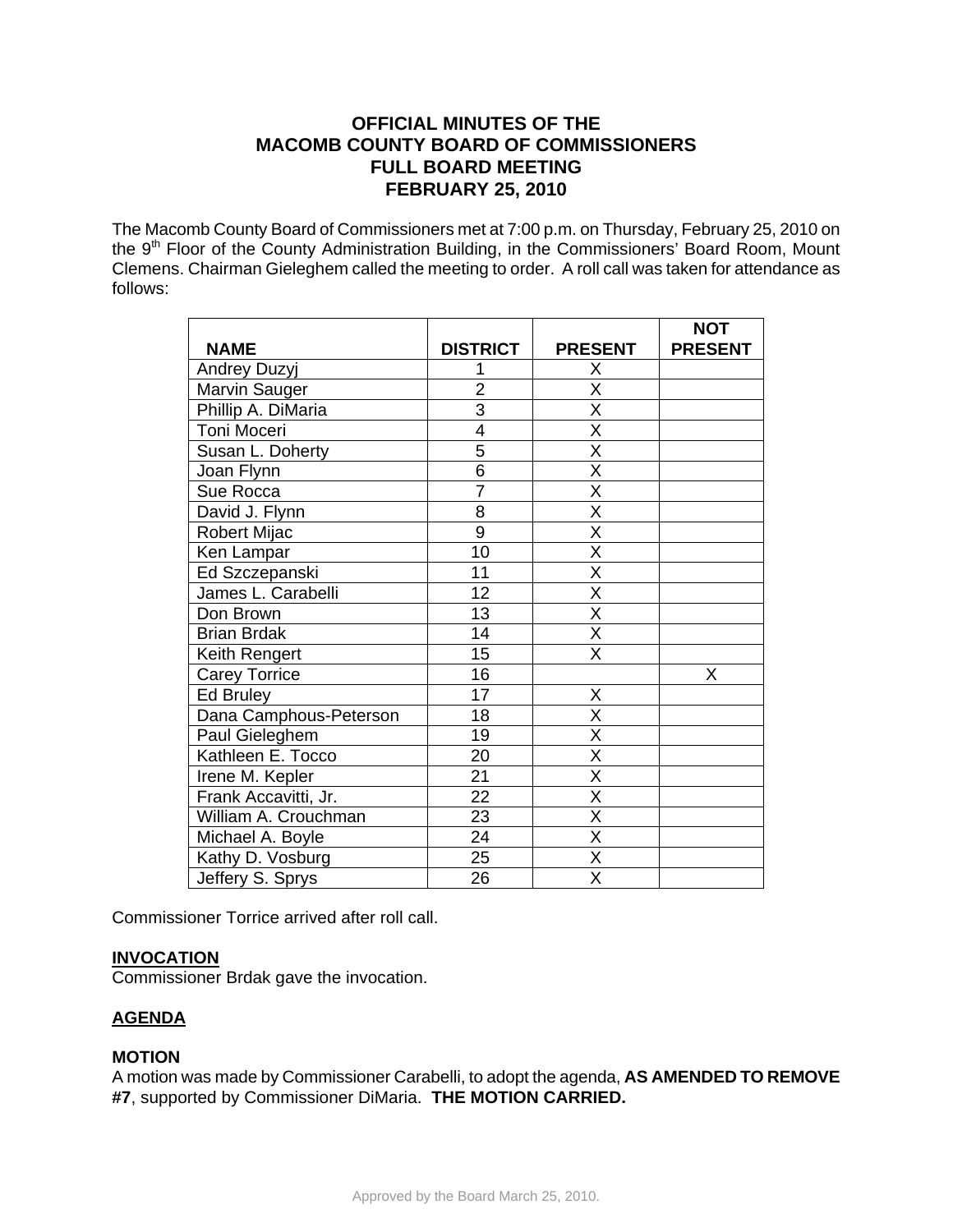#### **MINUTES**

#### **MOTION**

A motion was made by Commissioner Camphous-Peterson, to approve the minutes dated January 11, 2010 (Organizational), January 21, 2010 and January 28, 2010 (Special), supported by Commissioner J. Flynn. **THE MOTION CARRIED**.

#### **PUBLIC PARTICIPATION**

Anthony Lentine; 29377 Hoover; Warren David Willis; 8155 Virginia Park Street; Center Line Jerry Sieja; 12927 Docksin Drive; Sterling Heights

#### *COMMITTEE REPORTS*

#### **TECHNOLOGY & COMMUNICATIONS COMMITTEE – February 8, 2010**

The clerk read the recommendation from the Technology & Communications Committee and a motion was made by Chair Accavitti, supported by Vice-Chair Boyle, to adopt the committee recommendation:

1. Approve the purchase of one laser jet printer and one scanner for the Prosecutor's Office at a cost not to exceed \$2,189.83; funding is provided from the Victim Rights Technological Grant.

#### **THE MOTION CARRIED.**

#### **BUILDING, ROADS AND PUBLIC WORKS COMMITTEE – February 8, 2010**

The clerk read the recommendation from the Building, Roads and Public Works Committee and a motion was made by Chair Duzyj, supported by Vice-Chair Carabelli, to adopt the committee recommendation:

1. Authorize payment of the following invoice:

 Juvenile Justice Center- Bernco, Inc. \$65,720.69 Phase II

Further, funds are available in the capital budget.

#### **THE MOTION CARRIED.**

#### **ADMINISTRATIVE SERVICES COMMITTEE – February 10, 2010**

The clerk read the recommendation from the Administrative Services Committee and a motion was made by Chair Vosburg, supported by Vice-Chair Sauger, to adopt the committee recommendation:

1. Support Macomb County's participation in the national "Bring Your Child to Work Day" to be held on Thursday, April 22, 2010, per the attached guidelines.

#### **THE MOTION CARRIED.**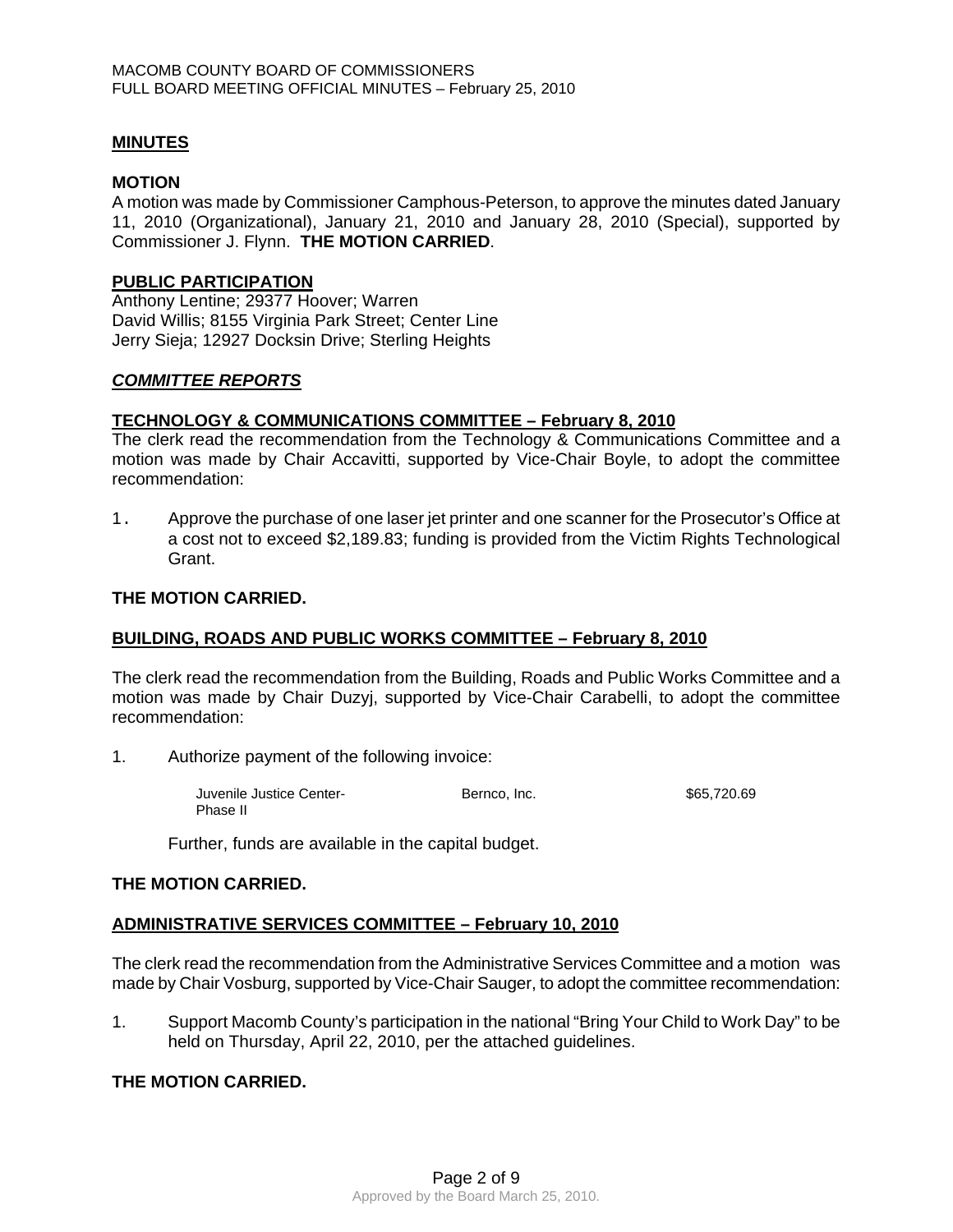# **PLANNING & ECONOMIC DEVELOPMENT COMMITTEE– February 10, 2010**

The clerk read the recommendations from the Planning & Economic Development Committee and a motion was made by Co-Chairs Carabelli & Bruley, supported by Vice-Chair D. Flynn, to adopt the committee recommendations:

- 1. Adopt the policy for county transportation planning.
- 2. Concur with the recommendation of the Macomb County Brownfield Redevelopment Authority and approve the Brownfield Redevelopment Plan for the Chesterfield Towne Centre redevelopment project.

#### **THE MOTION CARRIED.**

#### **HEALTH & ENVIRONMENTAL SERVICES COMMITTEE– February 11, 2010**

The clerk read the recommendations from the Health & Environmental Services Committee and a motion was made by Chair Camphous-Peterson, supported by Vice-Chair J. Flynn, to adopt the committee recommendations:

- 1. Authorize the Health Department to emphasize specific areas of departmental activity for 2010.
- 2. Authorize the Health Department to apply for a Metro Health Foundation Grant in the amount of \$14,730 for a smoking cessation marketing project.

# **THE MOTION CARRIED.**

#### **PUBLIC SERVICES COMMITTEE – February 11, 2010**

The clerk read the recommendations from the Public Services Committee and a motion was made by Vice-Chair Tocco, supported by Commissioner Accavitti, to adopt the committee recommendations:

- 1. Authorize the Community Services Agency to receive \$12,150 through a grant with Meals on Wheels Association of America.
- 2. Authorize the Community Services Agency to receive one transport vehicle through a grant with United Way for Southeastern Michigan.

#### **THE MOTION CARRIED.**

#### **PERSONNEL COMMITTEE – February 22, 2010**

The clerk read the recommendations from the Personnel Committee and a motion was made by Chair Mijac, supported by Vice-Chair Tocco, to adopt the committee recommendations:

1. Approve reconfirmation of the following vacancies:

One Computer Maintenance Clerk **Health**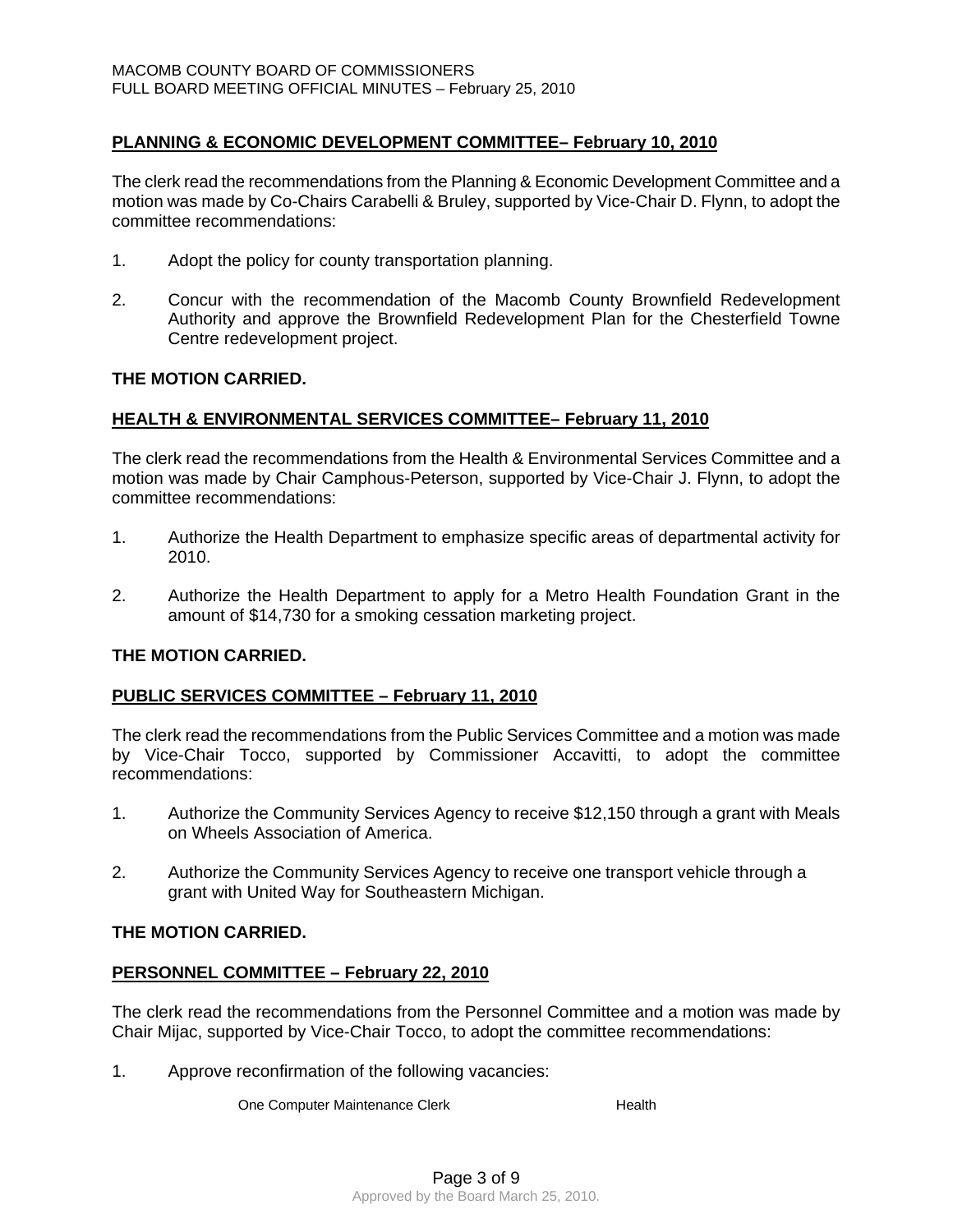| One Health Officer/Director              | Health     |
|------------------------------------------|------------|
| One Public Health Nurse I                | Health     |
| One Public Health Nurse III              | Health     |
| One School Immunization Program Assessor | Health     |
| One Microfilm Coordinator                | Purchasing |

- 2. Approve ratification of the balance of the three-year labor agreement with the United Auto Workers (UAW) Local 412 – Unit 39 (General) from January 1, 2008 to December 31, 2010. (Record NO votes for Brown and Carabelli)
- 3. Concur in the recommendation of Corporation Counsel concerning the case of Walter Woo vs. Macomb County, et al. (Record NO vote for Sprys)

# **THE MOTION CARRIED.**

# **FINANCE COMMITTEE – February 24, 2010**

The clerk read the recommendations from the Finance Committee and a motion was made by Chair Kepler, supported by Vice-Chair Bruley, to adopt the committee recommendations:

Commissioner Accavitti asked to separate item #8. There were **NO** objections.

- 1. Approve the monthly bills and authorize payment; further, to approve the payroll in the amount of \$9,904,782.98, with necessary modifications to the appropriations. (Torrice abstaining from bills for Torrice and Zalewski (PLLC/fees-defense attorneys.)
- 2. Concur with the contract to collect delinquent personal property taxes for the Village of Armada.
- 3. Concur with the fleet manager and approve the following vehicle purchases:
	- A) One 2010 Ford E350 Club Wagon for the Juvenile Justice Center to the lowest responsible bidder, Signature Ford, Perry, Michigan, in the amount of \$21,037 and (Record NO vote for Doherty)
	- B) One 2010 Ford Fusion for the Planning & Economic Development Department to the lowest responsible bidder, Varsity Ford, Ann Arbor, Michigan, in the amount of \$16,765.

Further, funds are available in the 2010 vehicle account.

- 4. Approve the request from Expertcare Management Services for an exemption from the living wage policy for the current contract period.
- 5. Authorize the Macomb County Planning and Economic Development Department to request proposals from private and public for profit and non-profit developers to promote renter and owner housing through the Neighborhood Stabilization Program, to allow it to evaluate and select the proposal(s) received, to select the winning proposals and authorize the Board Chair to execute the development agreement(s) with the winning firms.
- 6. Concur in the recommendation of Amwins, County provider of Healthcare benefits for the Medicare-eligible segment, in the selection of Hearing Care Network, LLC as the provider for voluntary Medicare-eligible hearing care benefits; this is a one year contract effective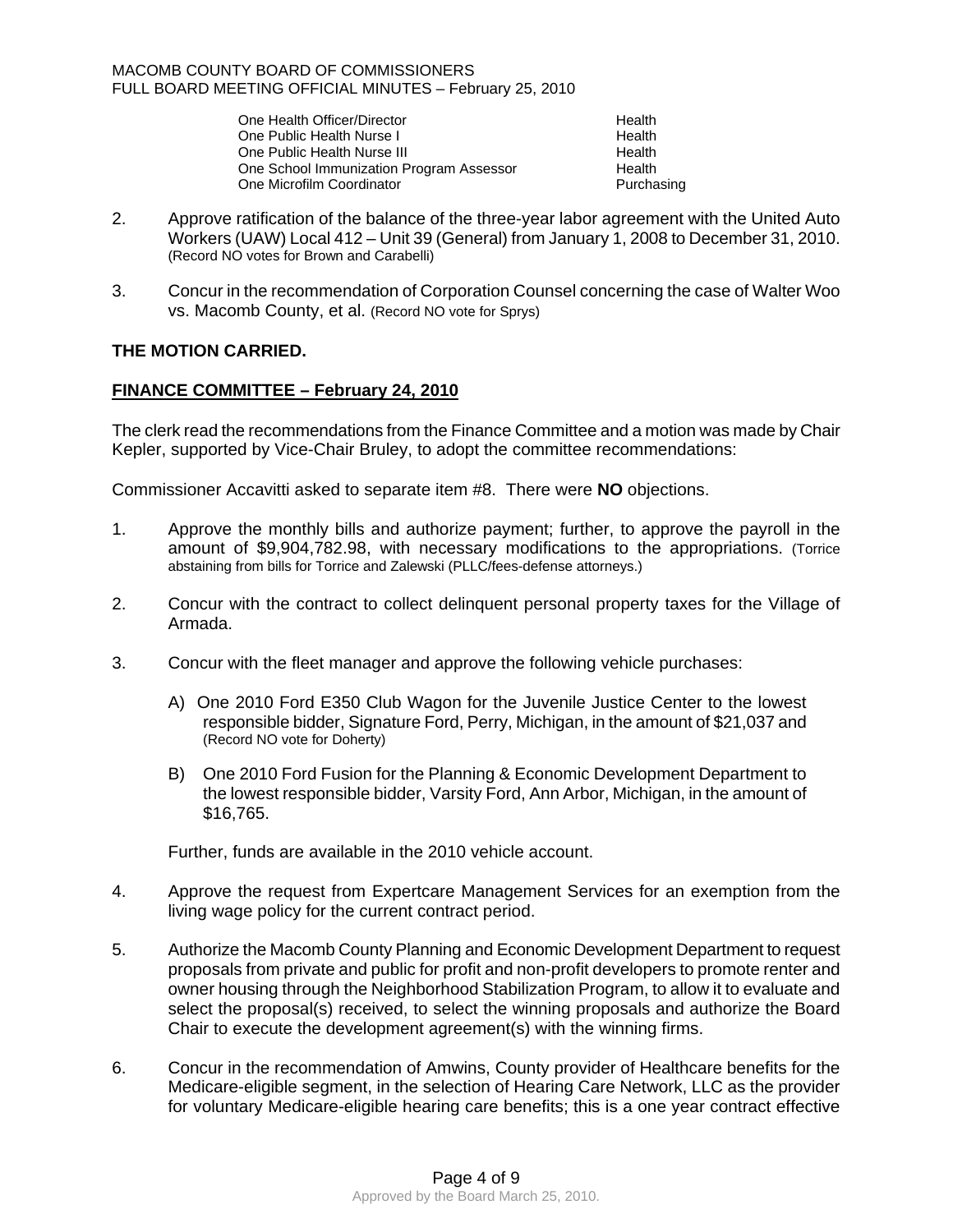3/1/10 with the option to renew a second and third year; the rates are guaranteed for two years.

- 7. Approve the medical stop loss contract from Amwins for coverage on 57 spouses/dependents of Medicare-eligible retirees at a cost of \$84,316 for the period 3/1/10 thru 12/31/10; this stop loss insurance would cover all medical claims over \$150,000 for each person.
- 9. Approve the elimination of three recently vacated positions: one full-time Business Systems Analyst, one full-time Programmer/Analyst and one full-time Network Specialist and reduce the Information Technology budget by \$129,000 and transfer the remaining \$143,000 of the associated vacancy budget dollars (salary and benefits) to maintenance services within the Information Technology budget.
- 10. Approve the use of county facilities for a documentary film project of Grace Street Productions between March 1-12, 2010, subject to final approval by Corporation Counsel, Risk Management, Finance and Facilities and Operations.

# **THE MOTION CARRIED**.

#### **SEPARATED MOTION**

8. Approve entering into an inter-local government agreement with Wayne County for the purpose of data center co-location and technology shared services including email (exchange/OCS) hosting and purchase the quest email archiving/migration tool at a cost not to exceed \$50,000; funding is available within the IT capital budget. (roll call vote: yes-Accavitti, Boyle, Brdak, Brown, Camphous-Peterson, Crouchman, DiMaria, Doherty, Duzyj, J. Flynn, Gieleghem, Lampar, Mijac, Moceri, Rengert, Rocca, Szczepanski and Vosburg; No-Carabelli, D. Flynn, Sprys, Tocco, Torrice, Bruley and Kepler)

#### **MOTION TO AMEND**

 A motion to amend was made by Commissioner Sprys, to place at end of the current language: "That those departments operated by a Countywide elected official, including the Circuit Court, be permitted to choose, who to utilize for email hosting on a pilot basis. That said Departments may, with 30 days notice to IT, change their decision. Said departments shall be responsible for any increased costs associated with their choice, supported by Commissioner Accavitti.

A roll call vote was taken: Voting Yes was: Accavitti, Brdak, Bruley, Camphous-Peterson, Crouchman, DiMaria, D. Flynn, J. Flynn, Kepler, Lampar, Mijac, Moceri, Sauger, Sprys, Szczepanski, Tocco and Gieleghem. There were 17 Yes votes. Voting No was: Boyle, Brown, Carabelli, Doherty, Duzyj, Rengert, Rocca, Torrice and Vosburg. There were 9 No votes.

#### **THE MOTION TO AMEND CARRIED.**

**THE SEPARATED MOTION AS AMENDED CARRIED.** (Record NO votes for Boyle, Brown, Carabelli, Doherty, Duzyj, Rengert, Rocca, Torrice and Vosburg)

#### **BUDGET COMMITTEE – February 24, 2010**

The clerk read the recommendations from the Budget Committee and a motion was made by Chair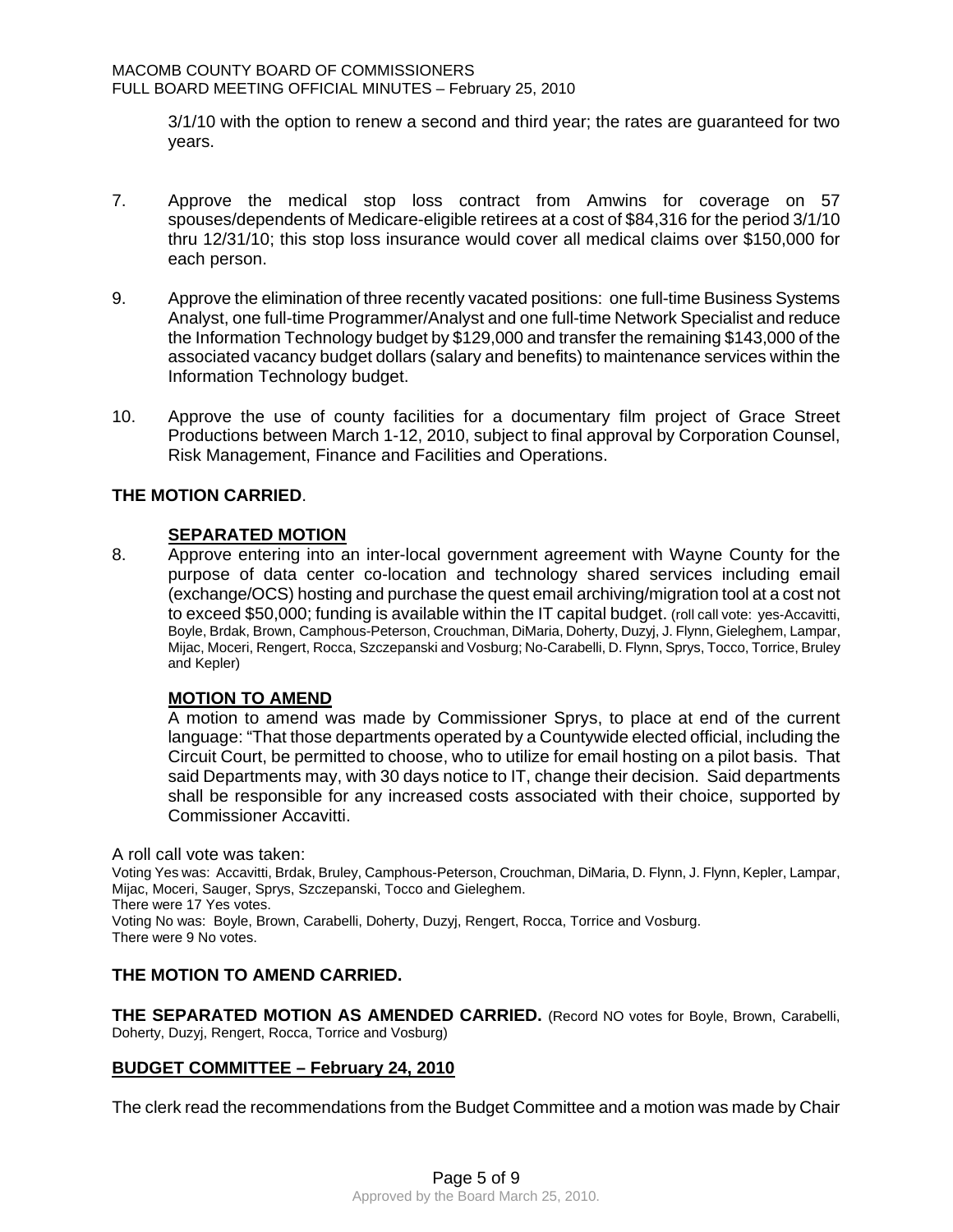#### MACOMB COUNTY BOARD OF COMMISSIONERS FULL BOARD MEETING OFFICIAL MINUTES – February 25, 2010

Brdak, supported by Vice-Chair Sprys, to adopt the committee recommendations:

Commissioner Vosburg asked to separate Item #6. There were **NO** objections. Commissioner Rengert asked to separate Item #5. There were **NO** objections.

- 1. Form a work group to review and study this process on Government Financial Transparency reporting to see the feasibility and costs involved and bring back to the Budget Committee.
- 2*.* Authorize to set the pay range for the Juvenile Justice Center part-time cook position at the same pay range as the full-time cook position. \$13.95 to \$15.94. (Record NO vote for Carabelli)
- 3. Approve the transfer of funds currently budgeted for the Volunteer Recognition Program (\$500) and Student Government Day (\$250) to the 2010 Green Schools Program for the purpose of purchasing flags to award schools achieving official green schools status. (Record NO vote for Doherty)
- 4. Approve the position of a Water Resources Economic Development Specialist in the Planning and Economic Development Department. (Record NO vote for Doherty)

# **THE MOTION CARRIED.**

#### **SEPARATED MOTION**

6. Approve Gabriel Roeder Smith & Company to perform an actuarial study on the impact of House Bills 5570, 5571 and 5572 in an amount not to exceed \$2,500, with the funding available in the Macomb County Employees Retirement System. (Record NO votes for Boyle, Brown, Carabelli, Doherty, Duzyj, Rengert, Rocca and Vosburg)

#### **THE MOTION CARRIED.**

#### **SEPARATED MOTION**

5. Approve the outline for reductions in the 2011 Macomb County budget, per attached schedule. (Record NO votes for Doherty, Duzyj, Rengert and Rocca)

#### **THE MOTION CARRIED.**

#### **RESOLUTIONS/TRIBUTES**

#### **MOTION**

A motion was made by Commissioner Bruley, to adopt the following Resolutions in their entirety, supported by Commissioner DiMaria.

Chair Gieleghem asked to separate Resolution E. There were **NO** objections. Commissioner Vosburg asked to separate Resolution C. There were **NO** objections.

- Res. No. 10-04 Commending Wolcott Mill for Being Listed in the National Register of Historic Places (offered by Rengert; recommended by Finance Committee on 02/24/10)
- Res. No. 10-05 Commending Charles Garber for His Years of Public Service to the Community (offered by Rengert; recommended by Finance Committee on 02/24/10)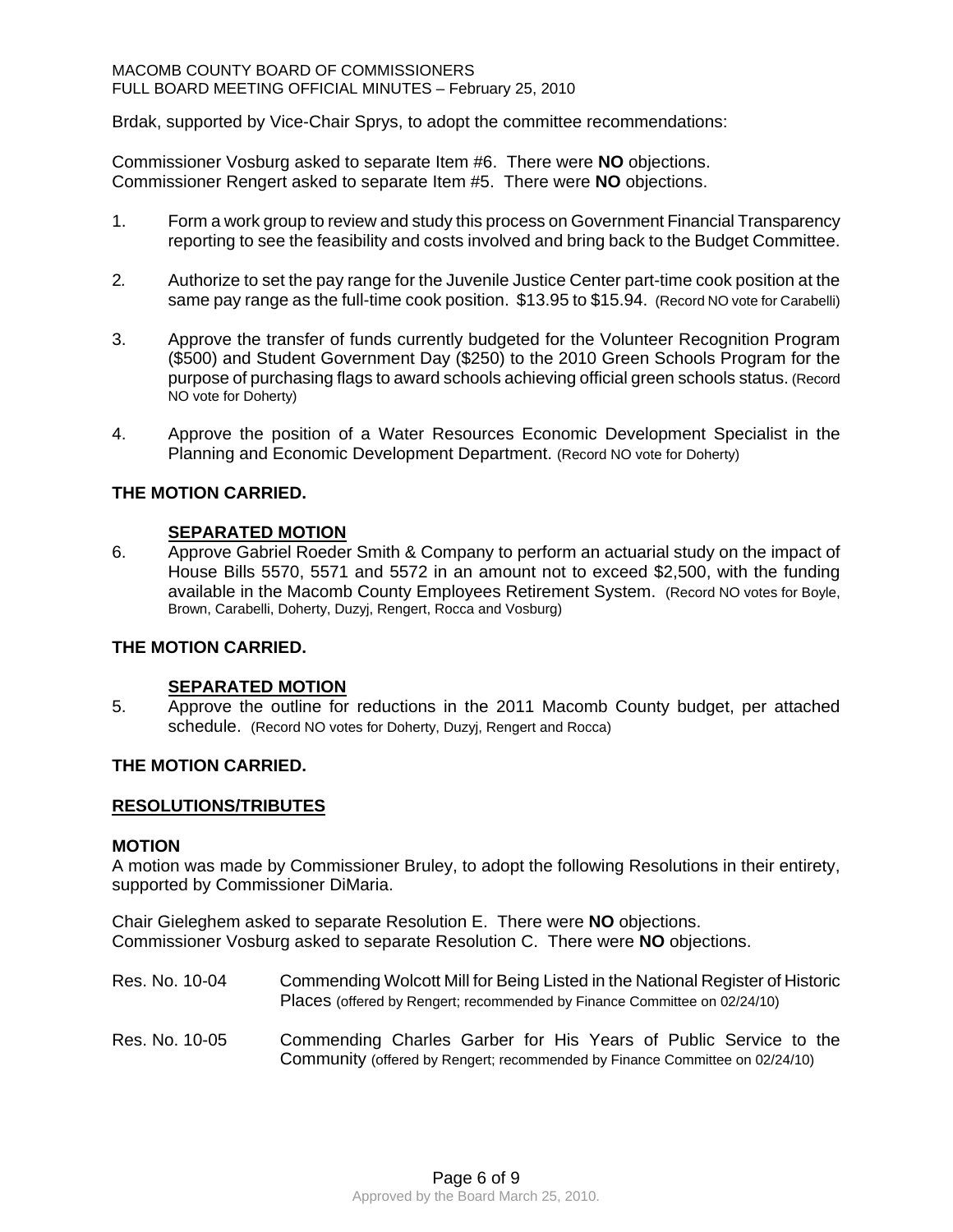#### MACOMB COUNTY BOARD OF COMMISSIONERS FULL BOARD MEETING OFFICIAL MINUTES – February 25, 2010

- Res. No. 10-06 Commending Jessica Cheshire Stone for Serving as the First Chairperson of the Macomb County Commission on Women (offered by Kepler and Tocco; recommended by Finance Committee on 02/24/10)
- Res. No. 10-07 Honor Reverend Michael R. Gawlowski For His Contribution to the Legal Assistance Program for Senior of Macomb County (offered by Sauger; recommended by Finance Committee on 02/24/10)
- Res. No. 10-08 Support of Public Act 288 of 2009 (Temporary Reduction in Number of Circuit Court Judgeships in Macomb County) (offered by Crouchman; recommended by Courts & Legal Affairs Committee on 02/09/10)
- Res. No. 10-09 Support for the Continuance of the Michigan State Fair (offered by Bruley and Carabelli; recommended by PED Committee on 02/10/10)
- Res. No. 10-11 Proclaiming March as American Red Cross Month in Macomb County (offered by Chairman: recommended by Finance Committee on 02/24/10)
- Res. No. 10-12 Commemorating the  $50<sup>th</sup>$  Anniversary of St. John Hospital and Medical Center's Guild (offered by Chairman)
- Res. No. 10-13 Commending Maxine Rengert on Her 90<sup>th</sup> Birthday and for Her Many Years of Community Service (offered by Rengert: recommended by Finance Committee on 02/24/10)
- Res. No. 10-14 Supporting House Bills 5570, 5571 and 5572 (offered by Brdak: recommended by Budget Committee on 02/24/10)
- Res. No. 10-16 Designating Public Fund Depositories in Compliance with Act 40 Public Acts of 1932 as Amended (offered by Chairman)

# **THE MOTION CARRIED.**

# **SEPARATED RESOLUTION**

#### **MOTION**

A motion was made by Commissioner Duzyj, supported by Commissioner DiMaria, to adopt the following resolution:

Res. No. 10-15 Authorizing Allocation of volume cap for recovery zone economic development bonds (offered by Rengert; recommended by Finance Committee on 02/24/10)

A roll call vote was taken: All Commissioners voted Yes.

#### **THE MOTION CARRIED.**

#### **SEPARATED RESOLUTION**

#### **MOTION**

A motion was made by Commissioner Camphous-Peterson, supported by Commissioner Bruley, to adopt the following resolution: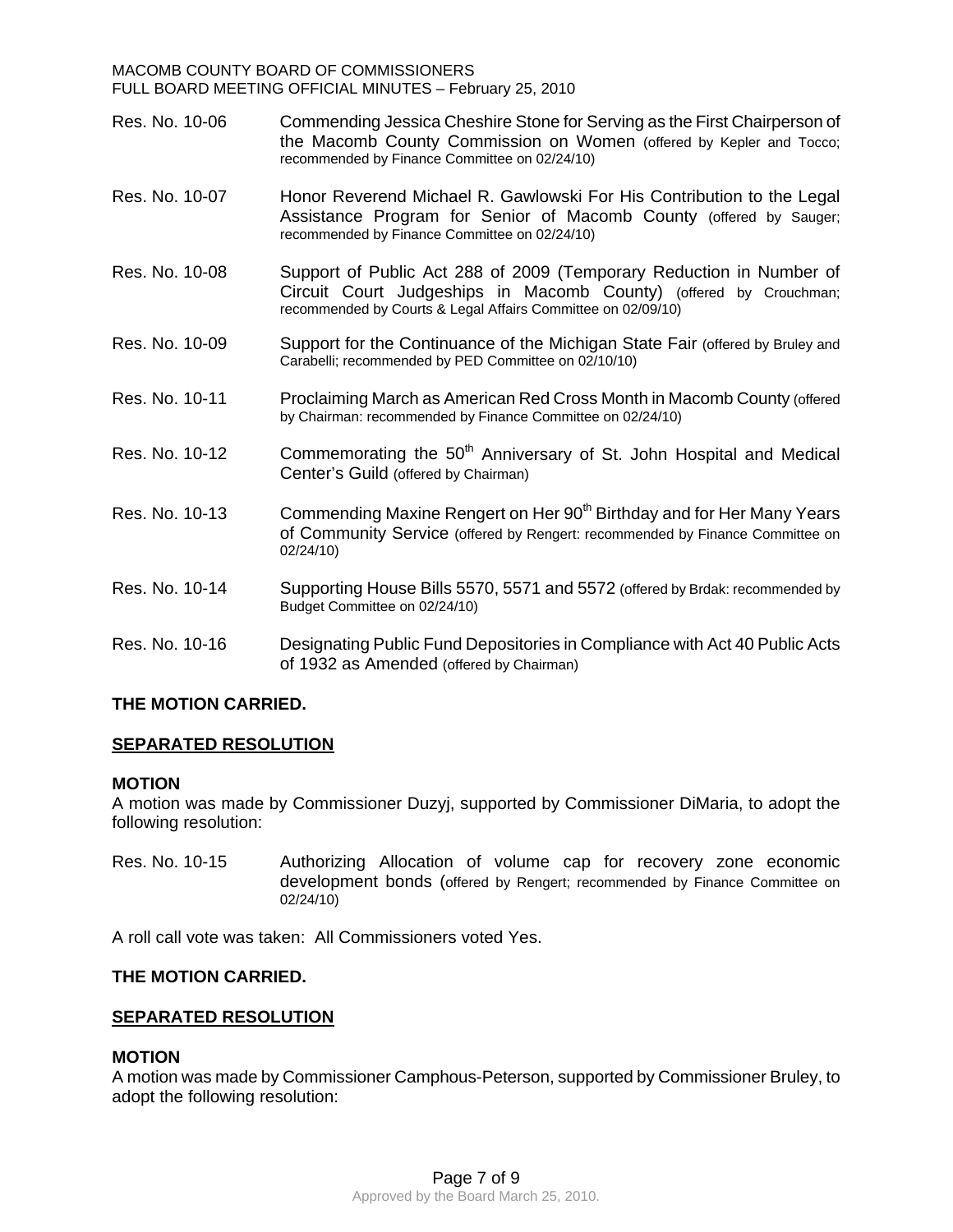#### Res. No. 10-10 Support for a Federal Jobs Bill to Employ Individuals Who Have Been On the Unemployment Rolls For Over a Year (offered by D. Flynn: recommended by Education & Training Committee on 02/23/10)

A roll call vote was taken:

Voting Yes were: Accavitti, Boyle, Brdak, Bruley, Camphous-Peterson, Crouchman, DiMaria, Doherty, Duzyj, D. Flynn, J. Flynn, Kepler, Lampar, Mijac, Moceri, Rocca, Sauger, Sprys, Tocco, Torrice and Gieleghem. There were 21 Yes votes.

Voting No were: Brown, Carabelli, Rengert, Szczepanski and Vosburg. There were 5 No votes

# **THE MOTION CARRIED.**

# **NEW BUSINESS**

Commissioner Crouchman acknowledged students from South Lake High School.

Commissioner Sauger thanked Board for approving Resolution I.

Commissioner Rengert requests copy of minutes from Budget committee.

Commissioner Duzyj spoke to commend Charter Commissioner Willis and Charter Commissioner Awdey on a job well done and also all Charter Commissioners.

Commissioner J. Flynn spoke regarding Golden Dental Plans.

Commissioner Brown spoke regarding BOC meeting now being televised. Hats off to IT and Clerks office for making things possible.

Commissioner DiMaria spoke regarding Golden Dental Plans.

#### **PUBLIC PARTICIPATION**

None

# **ROLL CALL**

|                        |                 |                | <b>NOT</b>     |
|------------------------|-----------------|----------------|----------------|
| <b>NAME</b>            | <b>DISTRICT</b> | <b>PRESENT</b> | <b>PRESENT</b> |
| <b>Andrey Duzyj</b>    |                 | Х              |                |
| Marvin Sauger          | $\overline{2}$  | X              |                |
| Phillip A. DiMaria     | 3               | Χ              |                |
| Toni Moceri            | 4               | Χ              |                |
| Susan L. Doherty       | 5               | Χ              |                |
| Joan Flynn             | 6               | X              |                |
| Sue Rocca              | 7               | X              |                |
| David J. Flynn         | 8               | Χ              |                |
| <b>Robert Mijac</b>    | 9               | X              |                |
| Ken Lampar             | 10              | Χ              |                |
| Ed Szczepanski         | 11              | X              |                |
| James L. Carabelli     | 12              | X              |                |
| Don Brown              | 13              | Χ              |                |
| <b>Brian Brdak</b>     | 14              | X              |                |
| Keith Rengert          | 15              | X              |                |
| <b>Carey Torrice</b>   | 16              | X              |                |
| <b>Ed Bruley</b>       | 17              | Χ              |                |
| Dana Camphous-Peterson | 18              | X              |                |
| Paul Gieleghem         | 19              | Χ              |                |